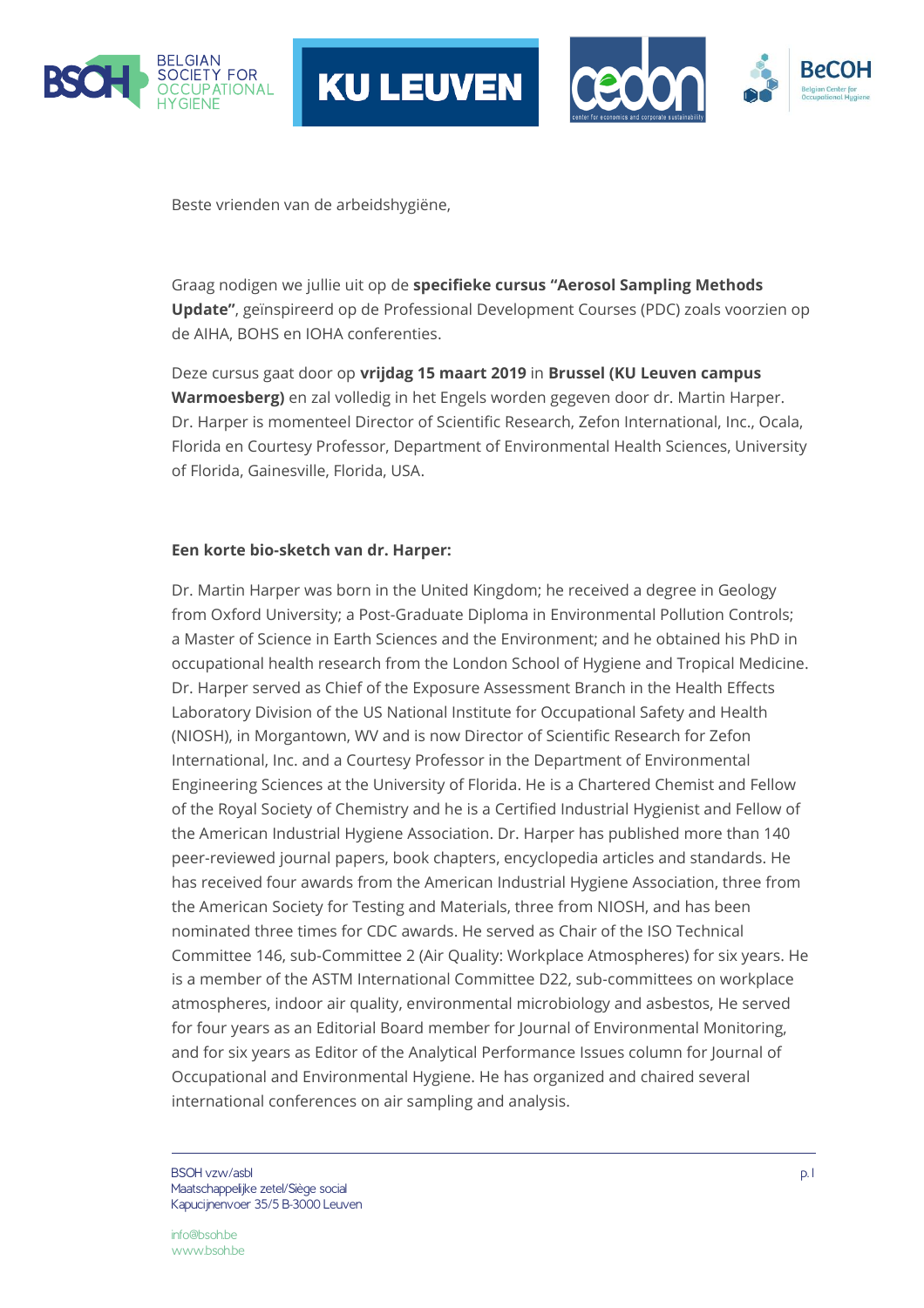





He has taught or presented in 25 different countries. His interests are in sampling and analysis of aerosols, including wood dusts, metals, metalworking fluids, mineral fibers (asbestos), silica, bioaerosols and nanoparticles; active and diffusive gas and vapor sampling; indoor air chemistry; quality assurance of measurements; exposure assessment strategies and models; and risk assessment.

## **Onderstaand het overzicht van de cursus:**

## **Title: Aerosol Sampling Methods Update**

## **Description:**

NIOSH has been working on revising existing aerosol sampling and analysis methods and adding new methods to the Manual of Analytical Methods (NMAM). This effort is supported by a comprehensive program of laboratory and field work, which will be described in detail. The update is a work-in-progress, but substantial changes have already been made and more are coming. This Course will present the state of affairs concerning what has been done and what is intended for the near future so industrial hygiene practitioners and laboratory analysts will be able to respond appropriately. The current and future evolution of sampling and analytical methods will be placed in context in the progression of theoretical and technical advances.

# **Outline/Agenda:**

The first section will introduce total and "inhalable" particle counting, with special emphasis on Particles Not Otherwise Classified, metals, and wood dust. The second section will focus on thoracic sampling and its relationship to PM10, and will discuss candidates for thoracic limit values, such as metalworking fluid. The third section will focus on respirable conventions and sampling, with special emphasis on respirable crystalline silica sampling and analytical challenges under the new OSHA Rule. The fourth section will be devoted to the rising interest in semi-volatile aerosols, including acid mists and pesticides. Finally, there will be a discussion of biological aerosol and nanoparticle sampling (including surgical smokes). All of these sections will be supported by an in-depth review of recent laboratory and field evaluations. The history of particle sampling will show how advances in the theory of aerodynamics and penetration to the respiratory tract, and advances in sampling technology, have gone hand-in-hand over the past 100+ years, and have resulted in 20-30 year cycles of change in both limit values and sampling procedures, which is continuing today.

BSOH vzw/asbl p. 2 Maatschappelijke zetel/Siège social Kapucijnenvoer 35/5 B-3000 Leuven

info@bsoh.be www.bsoh.be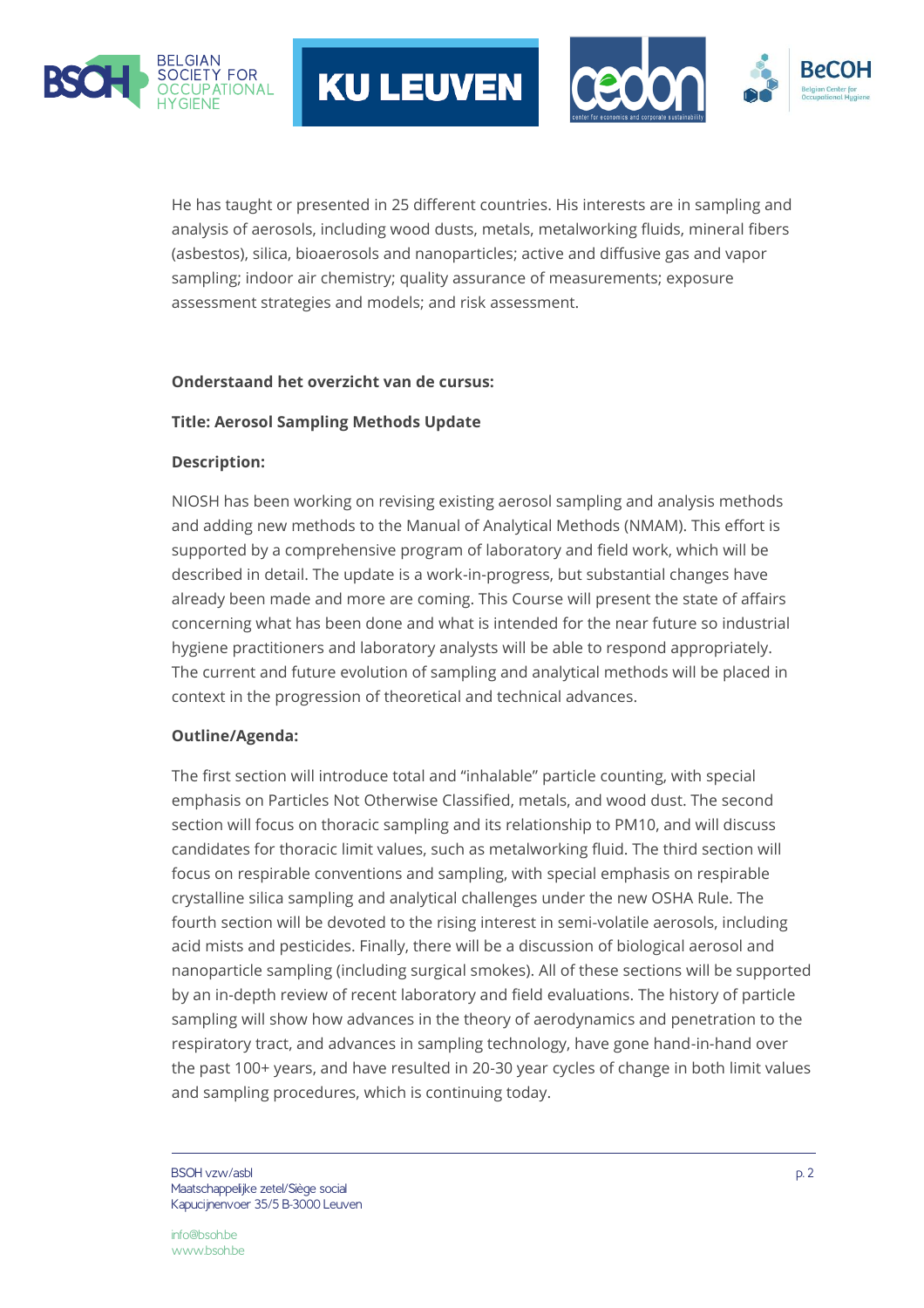





# **Learning Outcomes:**

- 1. The participant will appraise the concept that changes in exposure assessment methods are a response to improved scientific understanding and technical advances, and will evaluate how changes might result in more accurate and useful assessments of exposure.
- 2. The participant will compare their current understanding of aerosol sampling and analytical methods with the new and revised methods and will assess the likely impact of these changes on their own program.
- 3. The participant will discuss with others and critique the rationale for changing exposure assessment methods after years of collecting information using an established method.
- 4. The participant will integrate the information on new sampling techniques and the issues with respect to analysis to formulate pertinent questions for their laboratory.

Deze cursus zal doorgaan op **vrijdag 15 maart 2019 van 09:00 tot 16:00** in **zaal 06.6306 in Hermes 3 op de op de KUL campus in Brussel - Warmoesberg 43, 1000 Brussel**. (vlot te bereiken vanuit het Centraal Station).

### **Dagindeling:**

| 9:00  | Ontvangst in de Foyer      |
|-------|----------------------------|
| 9:30  | Start van de cursus deel 1 |
| 10:30 | Pauze                      |
| 11:00 | Start van de cursus deel 2 |
| 12:30 | Lunch.                     |
| 13:30 | Start van de cursus deel 3 |
| 16:00 | Einde                      |
|       |                            |